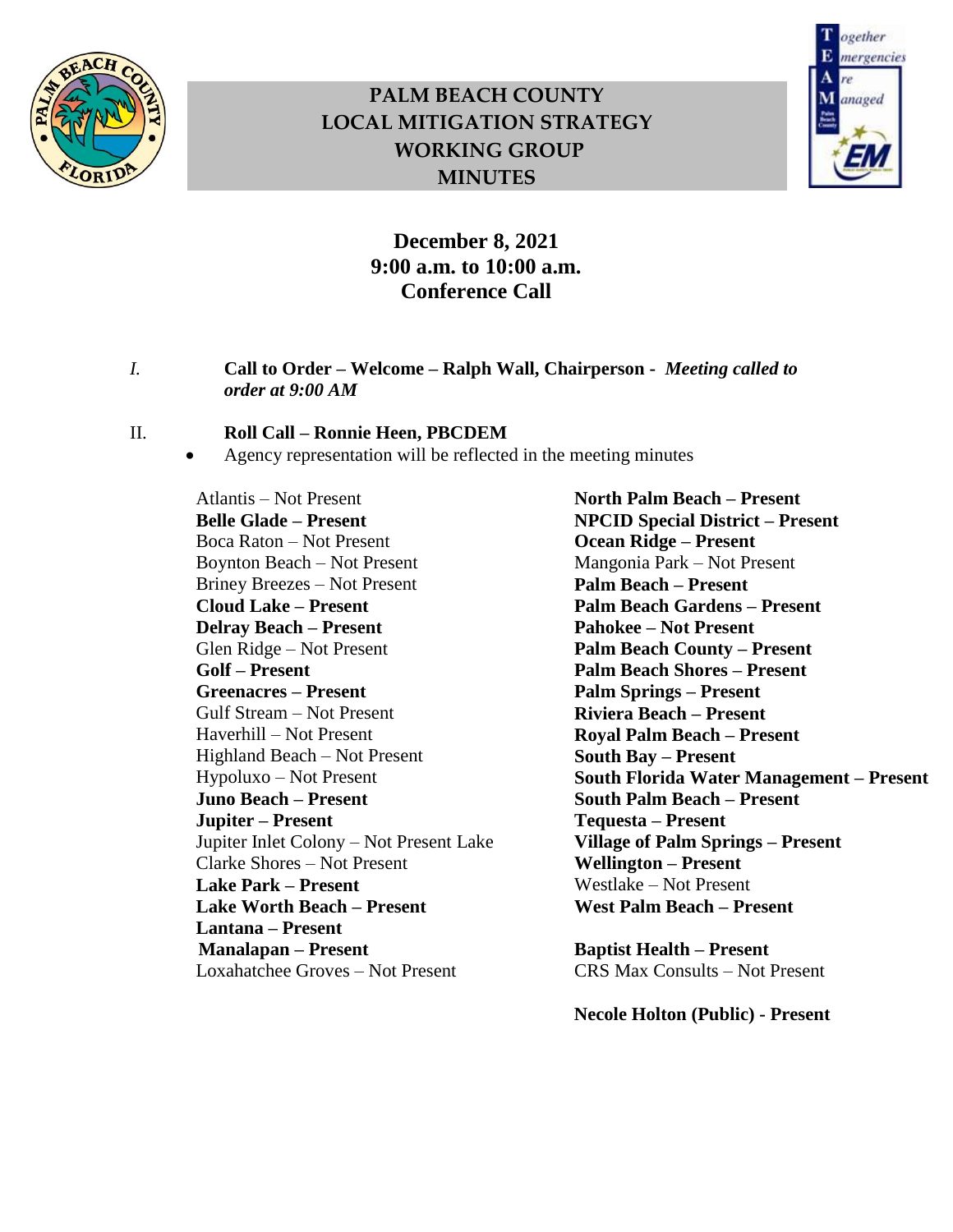

# **PALM BEACH COUNTY LOCAL MITIGATION STRATEGY WORKING GROUP MINUTES**



### III. **LMS PPL Fall 2021 – Ronnie Heen, PBCDEM**

- 20 total submissions
	- o 1 project was a re-score
	- o 1 project was returned to municipality
	- o 91 total project on new PPL had 73 projects, added 18 for a total of 91
	- o Approximately \$247,000,000 estimated project costs
	- o Will be reaching out to each agency that has projects on the PPL to see if there are any changes. Also any communities that are hitting their five year mark at which point they will have to resubmit their project. This way we are working with up to date information

### IV. **LMS PPL Project Guidance and Scoring**

- Will be sending out meeting link to meeting, agendas and LMS Project guidance and scoring sheets.
	- o [https://discover.pbcgov.org/publicsafety/dem/Sections/Planning-](https://discover.pbcgov.org/publicsafety/dem/Sections/Planning-Local-Mitigation-Strategy.aspx)[Local-Mitigation-Strategy.aspx](https://discover.pbcgov.org/publicsafety/dem/Sections/Planning-Local-Mitigation-Strategy.aspx)
	- o This link will be updated this week and has the LMS, PPL, and supporting documents.

### V. **LMS Members and Engagement:**

- Looking for recommendations for individuals for the LMS Working Group and LMS Steering Committee, and LMS Evaluation Panel
- Updating all contact information for municipalities in PBC
- VI. **Watershed Planning Initiative –** have not received any new information. Hoping there will be information in the Mitigation meeting next week and they will have info on phase 2 on the WPI.
	- o **This link is the Phase 1 information for the Watershed Planning Initiative from September.**
	- o **[https://www.floridadisaster.org/dem/mitigation/watershed](https://www.floridadisaster.org/dem/mitigation/watershed-planning-initiative/)[planning-initiative/](https://www.floridadisaster.org/dem/mitigation/watershed-planning-initiative/)**
	- **Ian:** There will be more info shared at the next meeting. It will be a prerecorded webinar that they will show for an update.
	- **Ralph:** Some of us have been stuck in a class and some of the prerequisites for the new phase 2 will allow us to have points to move forward to another class.
	- **Ronnie:** The members from FAU came in and resented the information and their original presentation is available on the FDEM site. It's something that PBC is interested in as well as WPB. Are there any other municipalities who are interested in pursuing this opportunity?